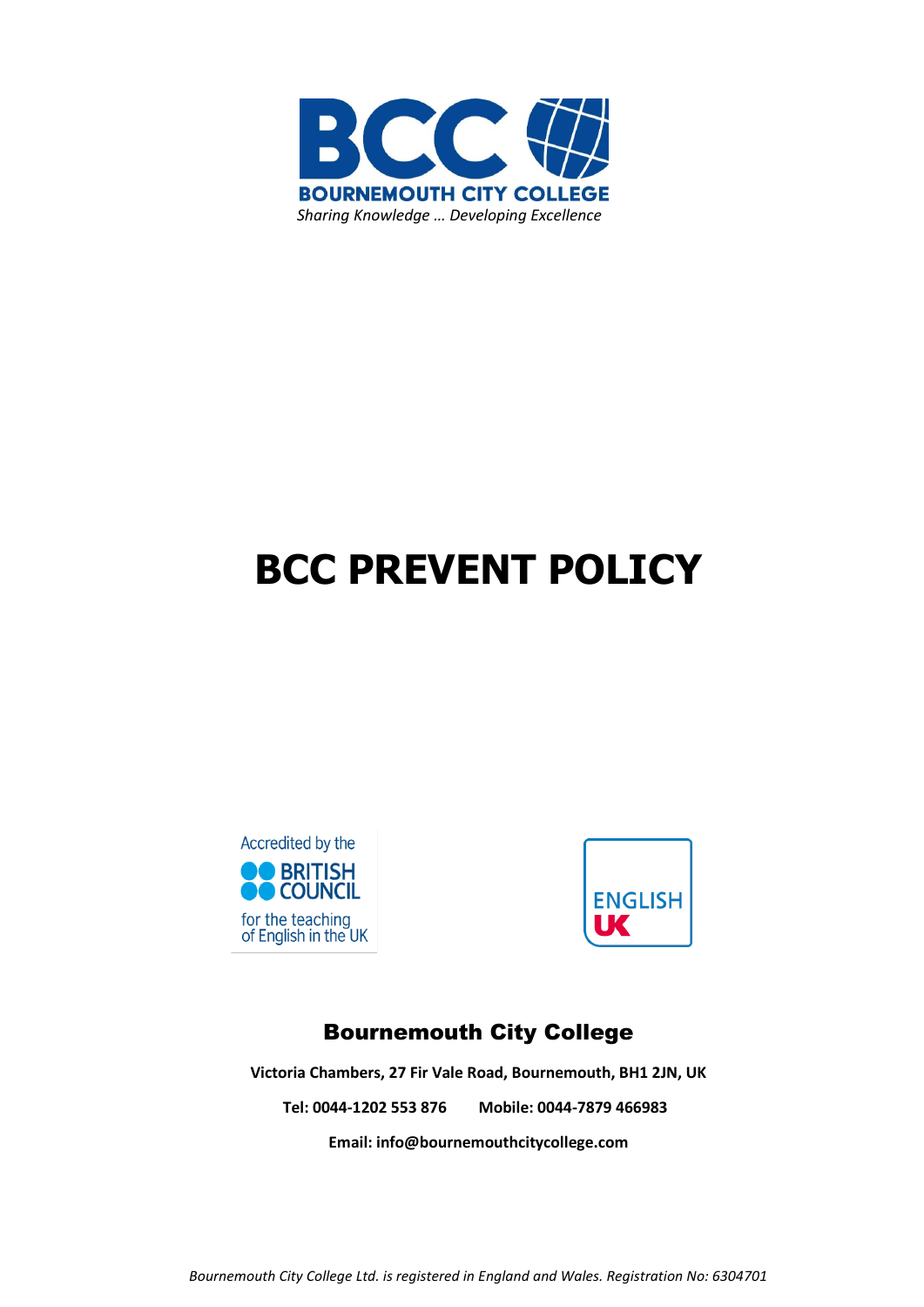#### **SUMMARY:**

Bournemouth City College (BCC) takes violence, non-violent extremism and radicalism very seriously. BCC forms this policy to ensure that awareness of Prevent is established within BCC. This policy will provide a clear framework to structure and inform our response to safeguarding concerns, including a supportive referral process for those who may be vulnerable to extremism and recognise current practices which contribute to the prevent agenda.

This document includes:

- *1) General statement*
- *2) Definitions*
- *3) Context*
- *4) Leadership and Values*
- *5) Teaching and learning*
- *6) Student support*
- *7) Roles and responsibilities*
- *8) Working with local partners*
- *9) Risk Assessment and Action Plan*
- *10) Managing Risk and responding to events*
- *11) Training*
- *12) Signs that may cause concern*

BCC staff must follow the procedures and steps set out in this document to ensure that consistency is followed by all members of BCC.

This policy is reviewed and amended due to business needs and requirements on a regular basis.

| <b>Policy created by:</b> | <b>Policy created:</b> | Last Reviewed: | Last Reviewed: | <b>Last Reviewed:</b> |
|---------------------------|------------------------|----------------|----------------|-----------------------|
| Turcekova                 | $1st$ July 2019        | July 2020      | July 2021      |                       |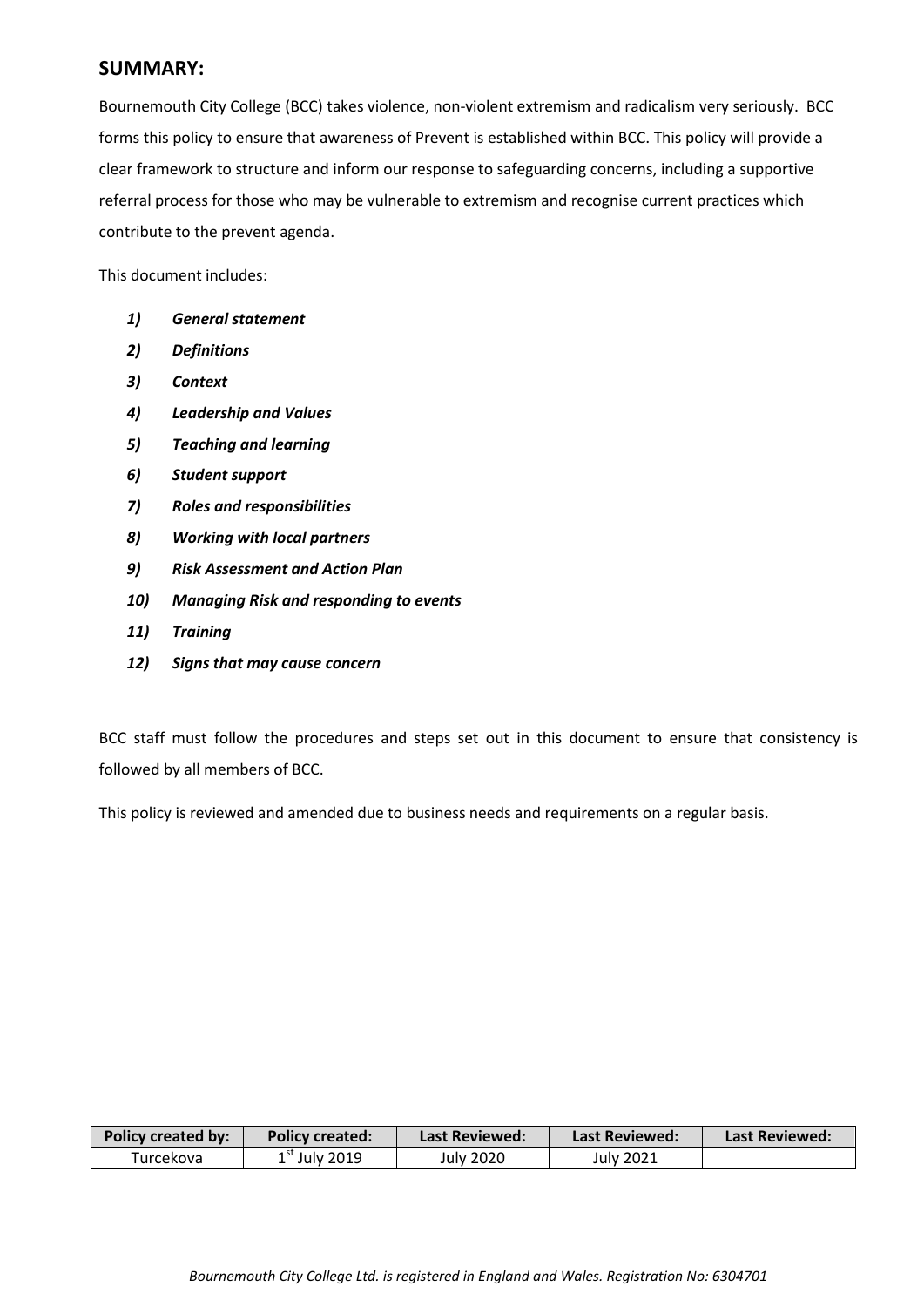#### **GENERAL STATEMENT**

Prevent is one of the 4 standards of the Government's counter terrorism & security Act 2015 – CONTEST. The UK faces a range of terrorist threats and the terrorists groups seek to radicalise and recruit people to their cause. Therefore early intervention is at the heart of Prevent which aims to divert people away from being drawn into terrorist activity. Prevent happens before any criminal activity takes place by recognising, supporting and protecting people who might be susceptible to radicalisation.

The Government has created a system of "threat level" which represents the likelihood of a terrorist attack in the near future. Our prevent policy has these key objectives:

- $\triangleright$  To promote and reinforce shared values, to create a space for free and open debate, to listen and support the learner voice
- $\triangleright$  To support inter-faith and inter-cultural dialogue and understanding, engage all students to play a vital role in acceptance of differences
- $\triangleright$  To ensure student safety that is free from bullying, harassment and discrimination
- $\triangleright$  To provide support to students who may be at risk of radicalisation, and support appropriate sources of advice and guidance.
- $\triangleright$  To ensure that students and staff are aware of their roles and responsibilities in preventing violent and non-violent extremism.

#### **DEFINITIONS**

- **An ideology** set of beliefs
- **Radicalisation** is the process by which a person comes to support terrorism and forms of extremism that may lead to terrorism
- **Safeguarding** is the process of protecting vulnerable people, whether from crime or other forms of abuse or being drawn into terrorism –related activity
- **Terrorism**  is an action that endangers or causes serious violence, damage or disruption and is intended to influence the government or to intimidate the public and is made with the intention of advancing a political, religious or ideological message.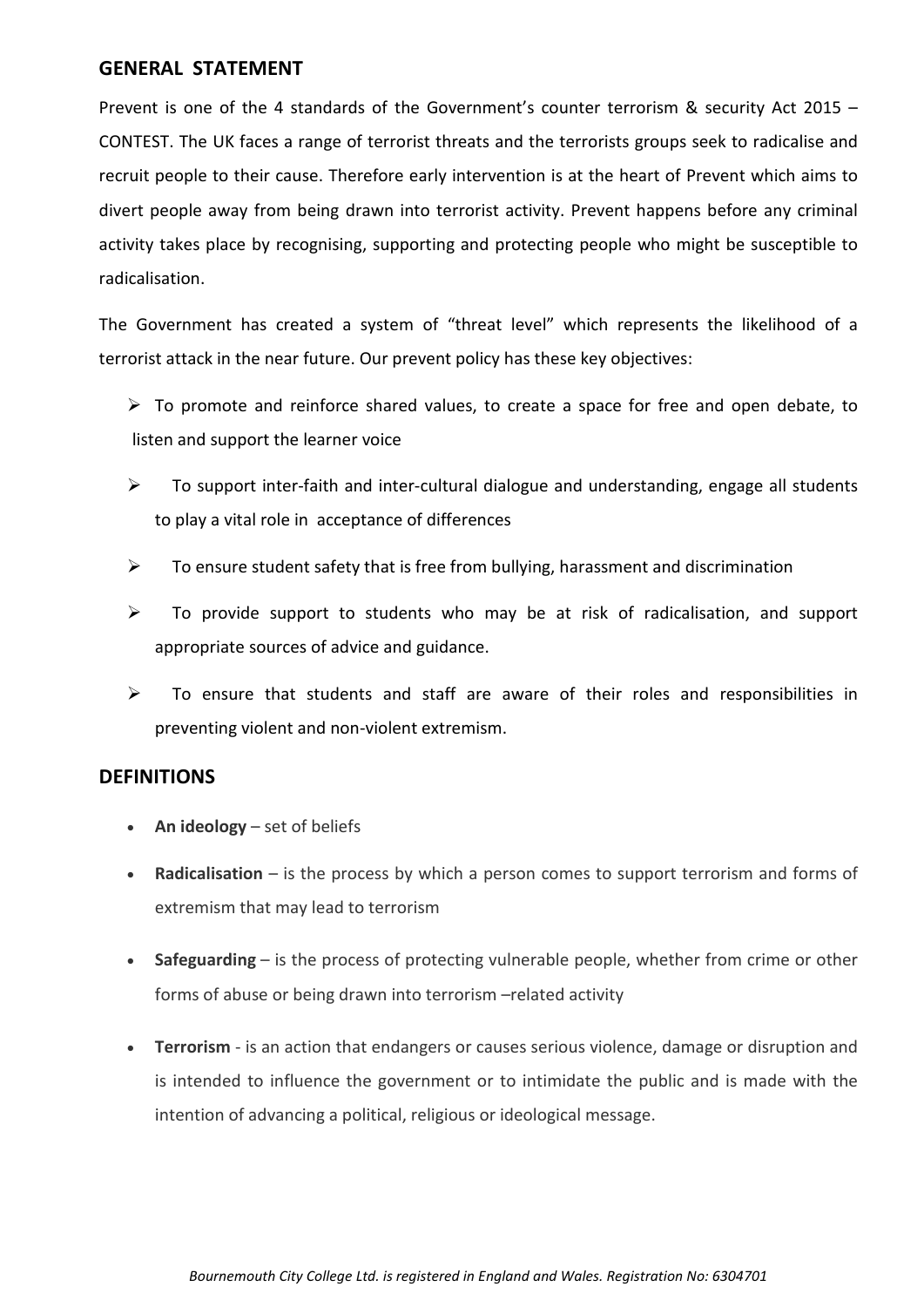- **Vulnerability**  describes factors and characteristics associated with being susceptible to radicalisation
- **Extremism**  is vocal or active opposition for fundamental British Values, including democracy, the rule of law, individual and mutual respect and tolerance of different faith and beliefs.

#### **CONTEXT**

Bournemouth City College accepts students aged 18-99 years of throughout the year and from many different countries around the world. In its busiest weeks it may have up to 50 students, 8member of staff. The school has always promoted a multi-cultural environment where respect for and tolerance of others beliefs is required.

## **LEADERSHIP AND VALUES**

The main aims are to create and maintain BCC's ethos, including BCC values of shared responsibility and wellbeing for all students, staff, visitors whilst promoting respect, equality and diversity and understanding. This will be achieved through:

- Promoting BCC values, respect, equality and diversity, democratic society, learners voice and participations
- Building a team of staff and student understanding of the issue and confidence to deal with them, actively using staff training, special tutorials, awareness campaigns and community engagement activities
- Fostering engagement with local communities and faith groups
- Actively working with other prevent groups, including representation from the police, local authorities, Health, Education and Fire & Rescue services

## **TEACHING AND LEARNING**

The main aims are to provide a curriculum that promotes British Values, knowledge, skills and understanding to build the resilience of students by undermining extremist ideology and supporting the learner voice. This will be achieved through: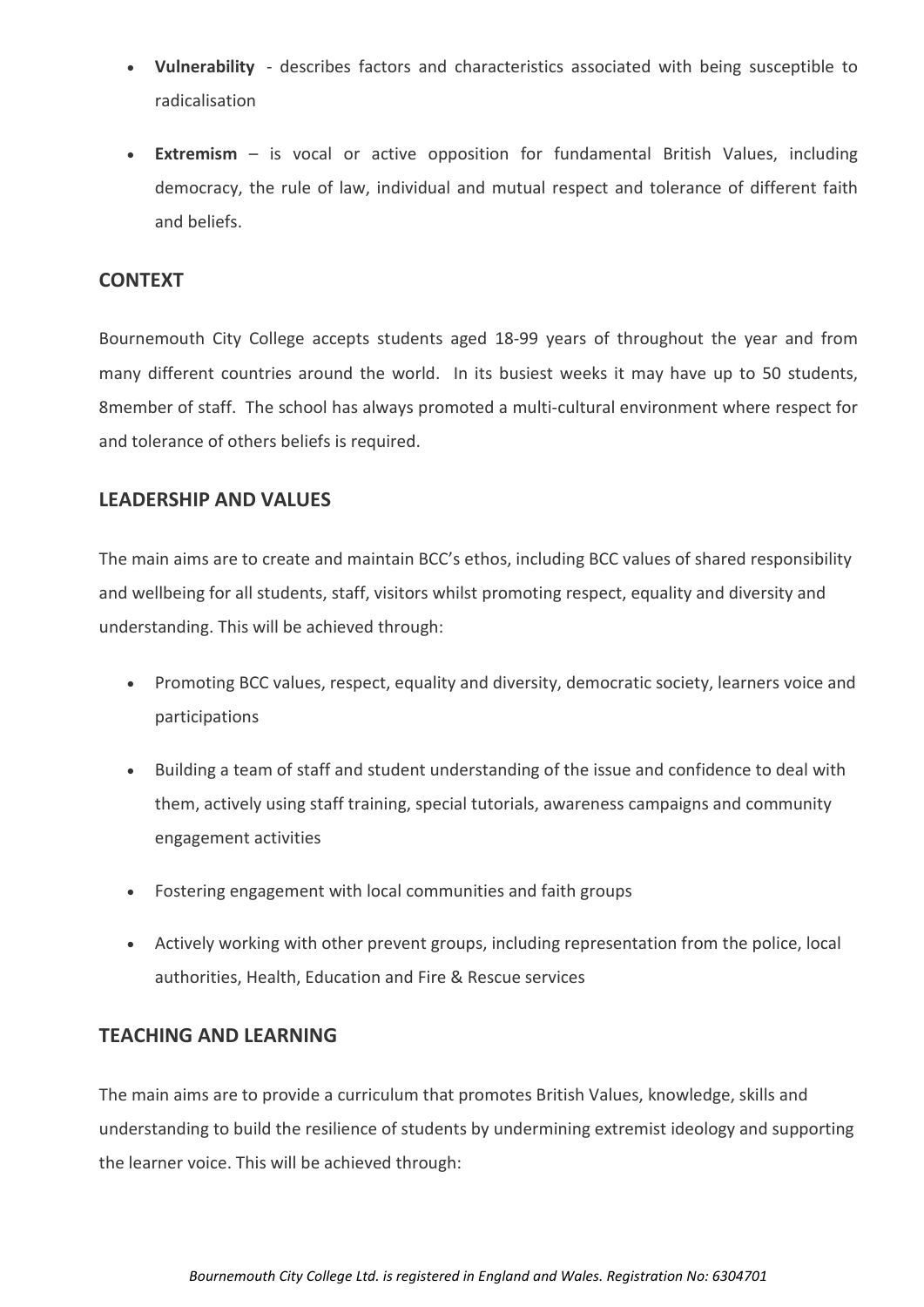- Embedding British values, equality, diversity and inclusion, wellbeing and community cohesion throughout the curriculum
- Promoting a wider skills development and emotional aspects of learning
- A curriculum adapted to recognise local needs, challenge extremism narratives and promote universal rights
- Teaching, learning and assessment strategies that explore controversial issues in a way that promotes critical analysis and pro-social values
- Use of external programmes to support learning while ensuring that the input supports BCC goals and values

## **STUDENT SUPPORT**

The main aims are to ensure that staffs take preventative and responsive steps, working with partner professionals, families and communities. This will be achieved through:

- Strong , effective and responsive student support services
- Developing strong culture links and being aware of what is happening in the locality and community
- Implementing anti-bullying strategies and challenging discriminatory behaviour
- Recognising factors that may increase the risk to students
- Ensuring that students and staff know how to access support in BCC and or via community partners
- Supporting students with problem solving and repair of harm
- Supporting "at risk" students through safeguarding and crime prevention processes

## **WORKING WITH LOCAL PARTNERS**

The Managing Director is responsible to maintain contact with the local police and local authorities to understand their role and the support available. At the same time, make contact with local authority to ascertain other useful local agencies and develop local area Prevent links with other similar organisations and share information with local organisations as appropriate.

## **ROLES AND RESPONSIBILITIES**

All members of BCC have a responsibility to:

• Create and support an ethos that upholds the BCC mission, vision and values, including British values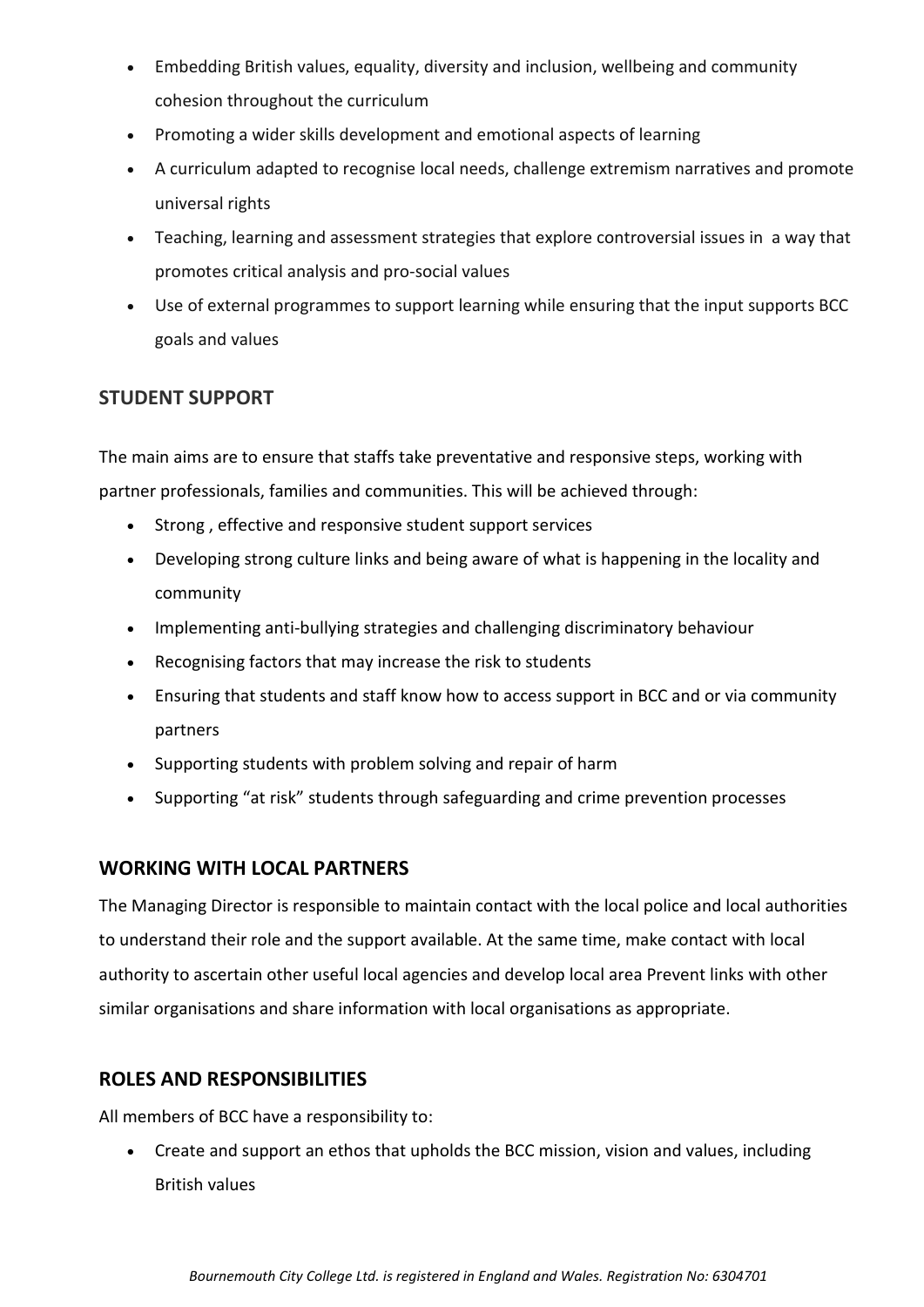- Promote a safe and supportive international environment via clear expectations of accepted behaviours and those , including radicalisation and extremism, that will not be tolerated.
- Develop critical awareness and thought to counter accepting extremism without question, especially of online material
- Report any concerns around extremism or radicalisation
- Report and remove any literature displayed around BCC that could cause offense or promoting violence or extremism
- Support and development of staff and student understanding of the issues around violence, extremism and the radicalisation process
- Be ready to react when world or local events cause upset and the likehood of conflicting feelings being expressed.

Responsibility for ensuring Prevent Duty is met is with Basher Bengared (Managing Director). Responsibility for the Prevent risk assessment/action plan and policy lies with Lesanka Turcekova (Office Manager).

Their duties are to ensure delivery of an effective risk assessment /action plan and policy as outlined here.

## **RISK ASSESSMENT OF CURRENT SITUATION AND ACTION PLAN FOR FUTURE**

A risk assessment /action plan has been produced showing what is already being done and what still needs to be done. I t will be reviewed and updated at least annually.

## **MANAGING RISK AND RESPONDING TO EVENTS**

Staff, students & other adults may arrive at school must understand risk of extremism.

BCC monitors risks and deals with issues which arise through the following procedure:

- Understanding the nature of threat from extremism and how this may impact directly and indirectly on BCC
- Identifying , understanding and managing potential risks within BCC from external influences
- Responding appropriately to events reported via local, national or international news
- Ensuring plans are in place to minimise extremism within BCC
- Ensuring measures are in place to respond appropriately to a threat or incident within BCC
- Continuously develop effective security
- Ensuring that all members of staff comply with related policies